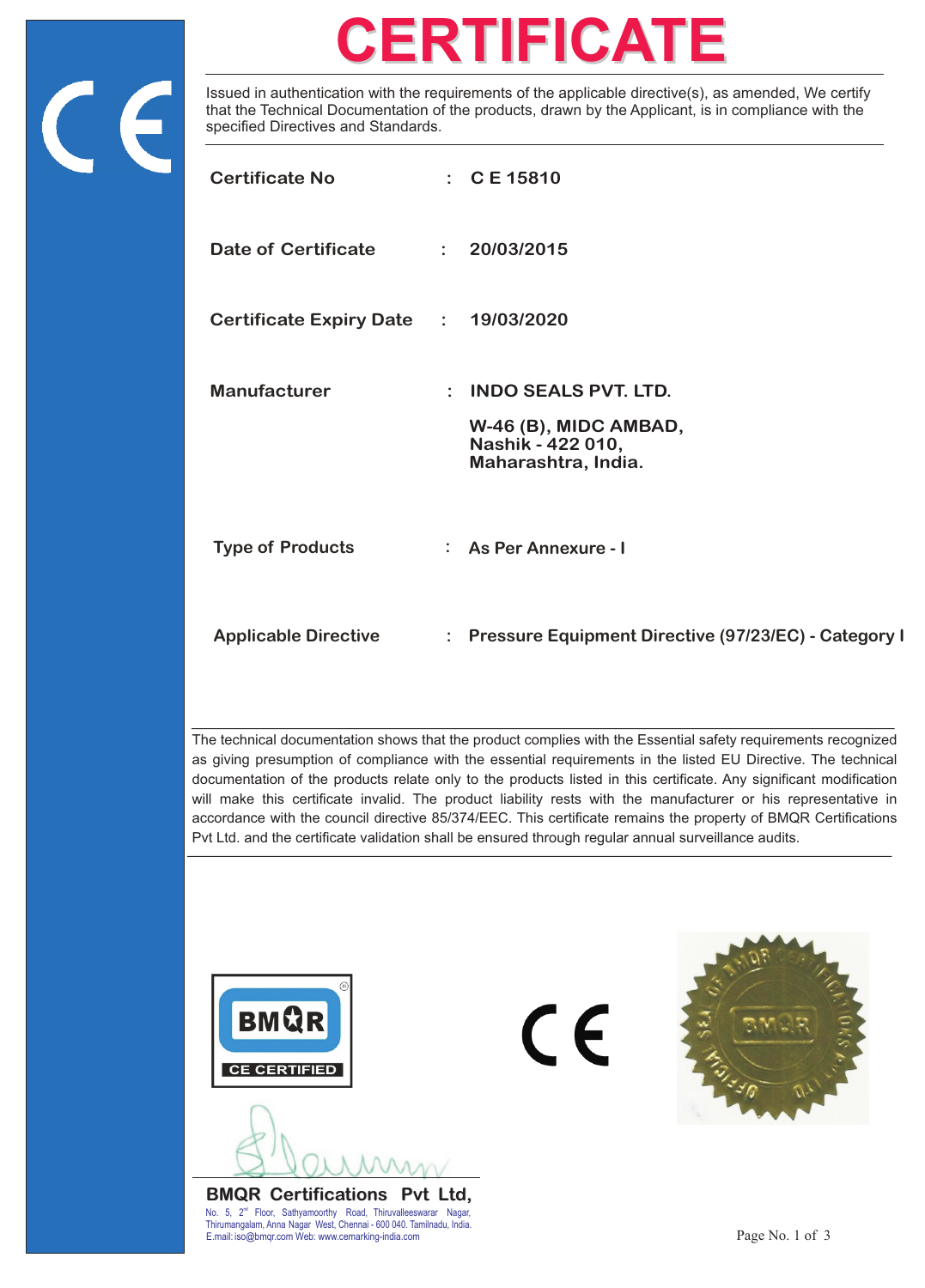## **Annexure - I to Certificate No. C E 15810**

| S. NO. | <b>PRODUCT NAME</b>                                    | <b>MODEL</b>        |
|--------|--------------------------------------------------------|---------------------|
| 01     | CONICAL SPRING SEAL                                    | 2401                |
| 02     | <b>MULTI SPRING BALANCE SEAL</b>                       | 2402                |
| 03     | MULTI SPRING UNBALANCE SEAL                            | 2403                |
| 04     | TEFLON BELLOW, SINGLE SPRING                           | 2404                |
| 05     | TEFLON BELLOW, MULTI SPRING                            | 2405                |
| 06     | STRAIGHT SPRING SEAL                                   | 2406                |
| 07     | <b>SLIP TYPE SEAL</b>                                  | 2406A               |
| 08     | STRAIGHT SPRING BALANCE SEAL                           | 2406B, 2406C, 2406D |
| 09     | STRAIGHT SPRING SEAL AS PER GLAXO                      | 2406E               |
| 10     | STAR MECHANICAL SEAL WITH KEYWAY                       | 2407                |
| 11     | STAR MECHANICAL SEAL (WITH LOCKING BOLT ROTARY)        | 2407A               |
| 12     | DOUBLE MECHANICAL SEAL BACK TO BACK ARRANGMENT         | 2408A               |
| 13     | DOUBLE MECHANICAL SEAL FACE TO FACE ARRANGMENT         | 2408B               |
| 14     | DOUBLE MECHANICAL SEAL TANDEM ARRANGEMENT              | 2408B               |
| 15     | I.S (REVERSE) BALANCE SEAL                             | 2409                |
| 16     | <b>HEAVY DUTY SEAL</b>                                 | 2410                |
| 17     | SINGLE SPRING CUP TYPE SEAL                            | 2411                |
| 18     | <b>RUBBER BELLOW SEAL</b>                              | 2412                |
| 19     | A) OPEN TYPE                                           | 2412OPN             |
| 20     | B) MG - 1                                              | 2412MG1             |
| 21     | C) CRAIN TYPE                                          | 2412CRN             |
| 22     | D) CLOSED TYPE                                         | 2412CLS             |
| 23     | E) ROBIN TYPE                                          | 2412RBN             |
| 24     | F) MG - 12                                             | 2412MG12            |
| 25     | $G) J - 1$                                             | 2412J1              |
| 26     | MULTI SPRING CARTRIDGE SEAL                            | 2413                |
| 27     | <b>CARTRIAGE SEAL</b>                                  | 2414                |
| 28     | STEEL BELLOW SEAL                                      | 2415                |
| 29     | THERMODYNAMIC SEAL                                     | 2416                |
| 30     | DRY SEAL                                               | 2417                |
| 31     | SPLIT TYPE SEAL                                        | 2418                |
| 32     | BOILER FEED PUMP SEAL                                  | 2419                |
| 33     | <b>ACCURATE SEAL</b>                                   | 2420                |
| 34     | SPRINGLESS SEAL                                        | 2421                |
| 35     | <b>RTBS SEAL</b>                                       | 2422                |
| 36     | <b>HEAT EXCHANGER SEAL</b>                             | 2423                |
| 37     | PRESSURE SCREEN SEAL DMS WITH MULTI SPRING.            | 2424                |
| 38     | PRESSURE SCREEN SEAL SINGLE SEAL WITH STRAIGHT SPRING. | 2425                |
| 39     | WAVE SPRING SEAL                                       | 2426                |
| 40     | GRINDING MILL DMS CARTRIDGE SEAL                       | 2427                |
|        |                                                        |                     |



No. 5, 2<sup>nd</sup> Floor, Sathyamoorthy Road, Thiruvalleeswarar Nagar,<br>Thirumangalam, Anna Nagar West, Chennai - 600 040. Tamilnadu, India. **BMQR Certifications Pvt Ltd,** E.mail: iso@bmqr.com Web: www.cemarking-india.com

 $C \in$